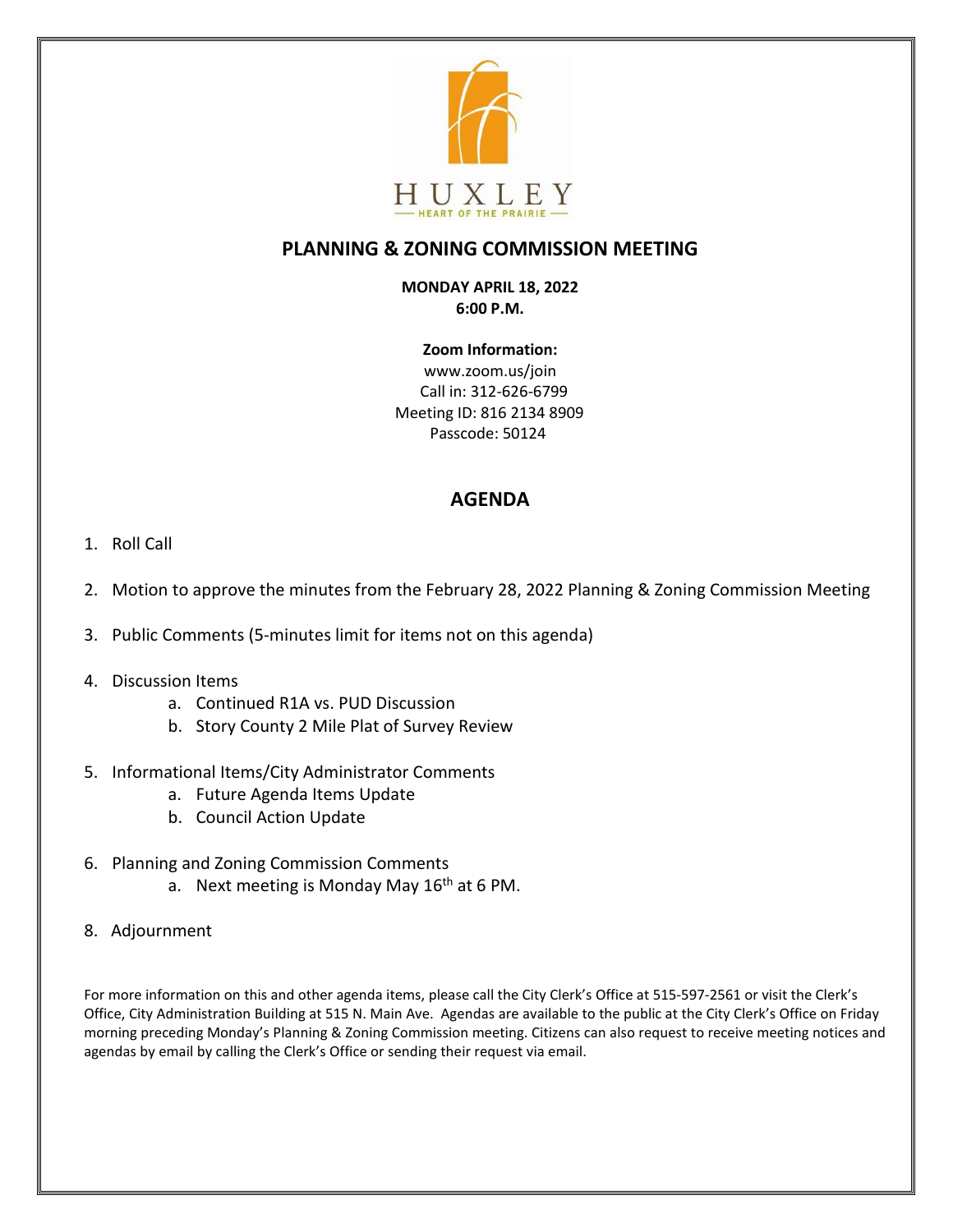# **Huxley Planning & Zoning Commission Minutes February 28, 2022**

Chairman Roger Bierbaum called the Zoom meeting to order at 6:03 P.M.

**ROLL CALL**: Mosher, Bierbaum, Murphy, Frantz, Ebel, Schonhorst present. Patterson absent.

**CITY STAFF PRESENT**: Amy Kaplan – Zoning Clerk, Rita Conner- City Administrator.

**CONSULTANTS PRESENT:** Forrest Aldrich—City Engineer

**GUESTS PRESENT:** Mike Kamp, Steve Tollefson, Adam Schoeppner, Chris Gardner.

**MINUTES APPROVAL:** Motion by Mosher, second by Schonhorst to approve the minutes from the October 18, 2021 meeting. 6 Aye. 0 Nay. Motion by Frantz, second by Mosher to approve the minutes from the January 17, 2022 meeting. 6 Aye. 0 Nay.

#### **PUBLIC COMMENTS:** None

#### **BUSINESS ITEMS:**

### **Site Plan Pacific Drywall Huxley Industrial Park Parcel B of Lot 7:**

Discussion took place regarding the site plan for Pacific Drywall. Aldrich noted that the lighting plan should be reviewed as it does not meet the lighting standards. The parking stalls will be dark and therefore present potential safety issues. The Commission did not strongly feel one way or another regarding the lighting requirement. Additionally, Aldrich indicated that the detention basin would be the responsibility of the property owner to keep unclogged. The Commission reviewed the site plan and finds it acceptable. Motion by Schonhorst, second by Murphy to recommend approval of the site plan as submitted to City Council. Mosher, Frantz, Murphy, Bierbaum, Schonhorst, Abel voted yes.

**Development Concept – Kamp, Woebker, Tollefson East 1st Street & Deerwood Drive:** A 6 duplex concept was presented to the Commission. The property is currently zoned M-1 and R-1. The entire property would need to be rezoned R-3. The Commission referenced the Comp Plan indicating that Deerwood Drive is to extend through that property. The Commission felt strongly that Deerwood Drive should extend through that property and encouraged the developer to go back to the drawing board to include the street. The development team indicated that they would think on the concept and come back to Planning & Zoning with an update.

#### **INFORMATIONAL ITEMS/CITY ADMINISTRATOR COMMENTS:**

Main Avenue Revitalization—The Main Avenue Revitalization Team will meet on Thursday March 3<sup>rd</sup> at 5 PM to discuss potential committees and next steps.

### **PLANNING AND ZONING COMMISSION COMMENTS:**

• Next meeting will be March  $21^{st}$  via Zoom.

**ADJOURNMENT**: Motion – Mosher, second-Frantz to adjourn meeting at 6:54 P.M. 6 ayes, 0 nays. MCU.

\_\_\_\_\_\_\_\_\_\_\_\_\_\_\_\_\_\_\_\_\_\_\_\_\_\_\_\_\_\_\_\_\_\_\_\_ \_\_\_\_\_\_\_\_\_\_\_\_\_\_\_\_\_\_\_\_\_\_\_\_\_

\_\_\_\_\_\_\_\_\_\_\_\_\_\_\_\_\_\_\_\_\_\_\_\_\_\_\_\_\_\_\_\_\_\_ Amy Kaplan, Zoning Clerk

Roger Bierbaum, Chairman Date of Approval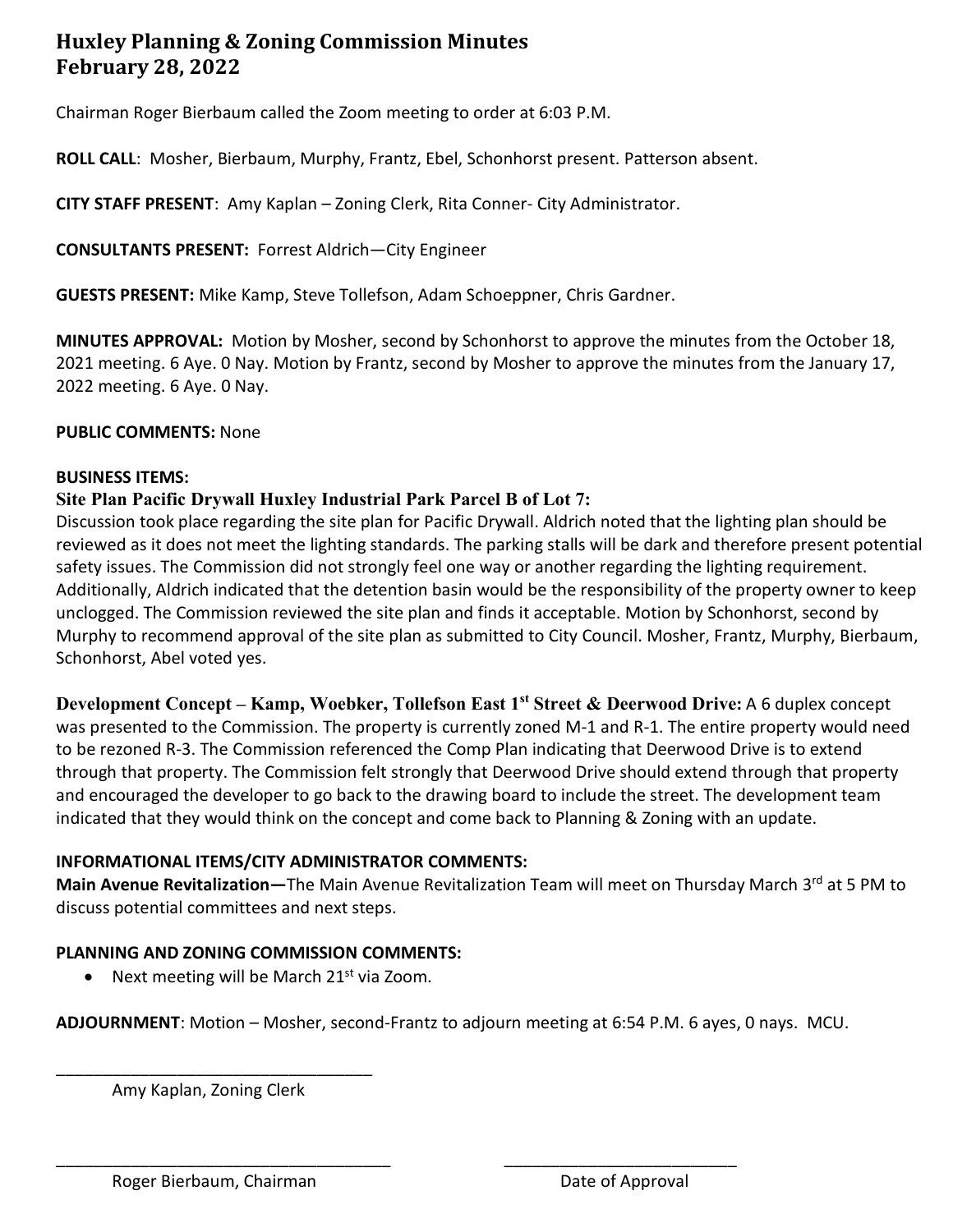165.26 R-5 DISTRICT – PLANNED UNIT DEVELOPMENT DISTRICT. The R-5 District is intended and designed to provide a means for the development of large tracts of land on a unit basis, allowing greater flexibility and diversification of land uses and building locations than the conventional single lot method provided in other sections of this chapter. It is the intent of this section that the basic principles of good land use planning including an orderly and graded relationship between various types of uses be maintained and that the sound zoning standards as set forth in this chapter concerning population density, adequate light and air, recreation and open space, and building coverage be preserved. The R-5 District is subject to the following regulations:<br>1. The owner or own

The owner or owners of any tract of land in an R district may submit to the Council a petition requesting a change to the R-5 zoning district classification. The petition shall be accompanied by a proposed plan for the use and development of the entire tract of land. The proposed development plan shall be referred to the Commission for study and report. The Commission shall review the conformity of the proposed development with the standards of the Comprehensive Plan, and with recognized principles of civic design, land use planning and landscape architecture. The Commission may approve the plan as submitted, or, before approval, may require that the applicant modify, alter, adjust, or amend the plan as the Commission deems necessary to the end that it preserves the intent and purpose of the Comprehensive Plan and this chapter and to promote public health, safety, morals, and general welfare. The development plan as approved by the Commission shall then be reported to the Council; whereupon the Council may approve or disapprove said plan as reported or may require such changes thereto as it deems necessary to effectuate the intent and purpose of the Comprehensive Plan and this chapter.<br>2. The final development plan sl

2. The final development plan shall be accompanied by the following required documents:<br>
A. If the proposed development includes common land which will not be dedicated to the C If the proposed development includes common land which will not be dedicated to the City and the proposed development will not be held in single ownership, proposed bylaws of a homeowners' association fully defining the functions, responsibilities and operating procedures of the association. The proposed bylaws shall include but not be limited to provisions:<br>(1) Automatically extending membership in the association to all owners of  $\alpha$ 

Automatically extending membership in the association to all owners of dwelling units within the development;<br>(2) Limiting the use

(2) Limiting the uses of the common property to those permitted by the final development;<br>(3) Granting to each owner of a dwelling unit within the development the (3) Granting to each owner of a dwelling unit within the development the right to the use and enjoyment of the common property;

(4) Placing the responsibility for operation and maintenance of the common property in the association;<br>(5) Giving ev

(5) Giving every owner of a dwelling unit voting rights in the association; and<br>(6) If the development will combine rental and for sale dwelling units, stating the If the development will combine rental and for sale dwelling units, stating the relationship between the renters and the homeowners' association and the rights renters shall have to the use common land.

## CHAPTER 165

ZONING REGULATIONS

B. Performance bond which shall insure to the City that the dedicated public streets, utilities and other common development facilities shall be completed by the developer within the time specified on the final development plan.

C.  $\overline{C}$  Covenant to run with the land, in favor of the City and all persons having a proprietary interest in any portion of the development premises, that the owner of the land or successors in interest will maintain all interior streets, parking areas, sidewalks, common land, parks and plantings which have not been dedicated to the City in compliance with the City ordinances.<br>D. Any

Any additional agreements required by the Council at the time of preliminary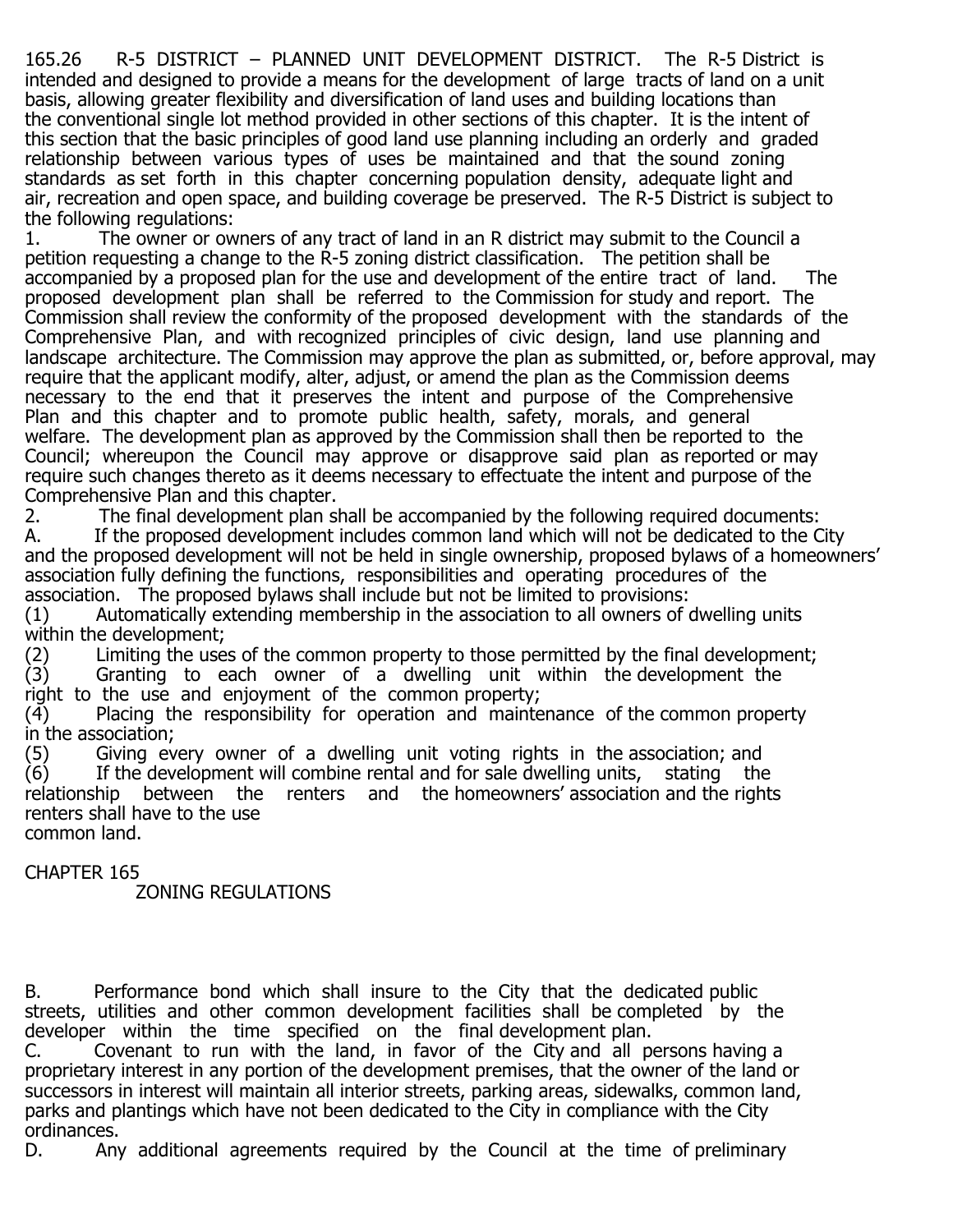plan approval.<br>E. A fin

A final plat shall be submitted with each stage of the final development plan. The plat shall show building lines, lots and/or blocks, common land, streets, easements and other applicable items required by Chapter 166 of this Code of Ordinances. Following approval of the final plat by the Commission and Council, the plat shall be

recorded with the County Auditor and Recorder.<br>3. The final development plan and require The final development plan and required documents shall be reviewed by the Commission for compliance with R-5 standards and substantial compliance with the preliminary plan. The Commission's recommendations and report on the final development plan shall be referred to the Council for final approval. The final development plan and final plat shall be approved by the Council before any building permit is issued.

4. Permitted principal and accessory land uses, lot area, yard and height requirements shall be as set out below, which shall prevail over conflicting requirements of this chapter or Chapter 166 of this Code of Ordinances.

A. Buildings shall be used only for residential purposes; occupant garages, occupant storage space and similar accessory uses; noncommercial recreational facilities; and community activities.

B. The minimum lot and yard requirements of the zoning districts in which the development is located shall not apply, except that minimum yards specified in the district shall be provided around the boundaries of the development. The Council may require open space or screenings be located along all or a portion of the development boundaries in accordance with the design standards of this chapter applicable to site plan review. The height requirements of the zoning district in which the development is located shall apply. structure shall be situated so that it shades or will shade an adjacent residence in a significant way, or interferes significantly in the uses of solar devices.<br>C. All public streets, water mains, sanitary sewer and storr

All public streets, water mains, sanitary sewer and storm sewer facilities shall comply with appropriate ordinances and specifications of the City.<br>D. The "Common land," as used in this section, refers to land reta

"Common land," as used in this section, refers to land retained in private ownership for the use of the residents of the development, or to land dedicated to the general public.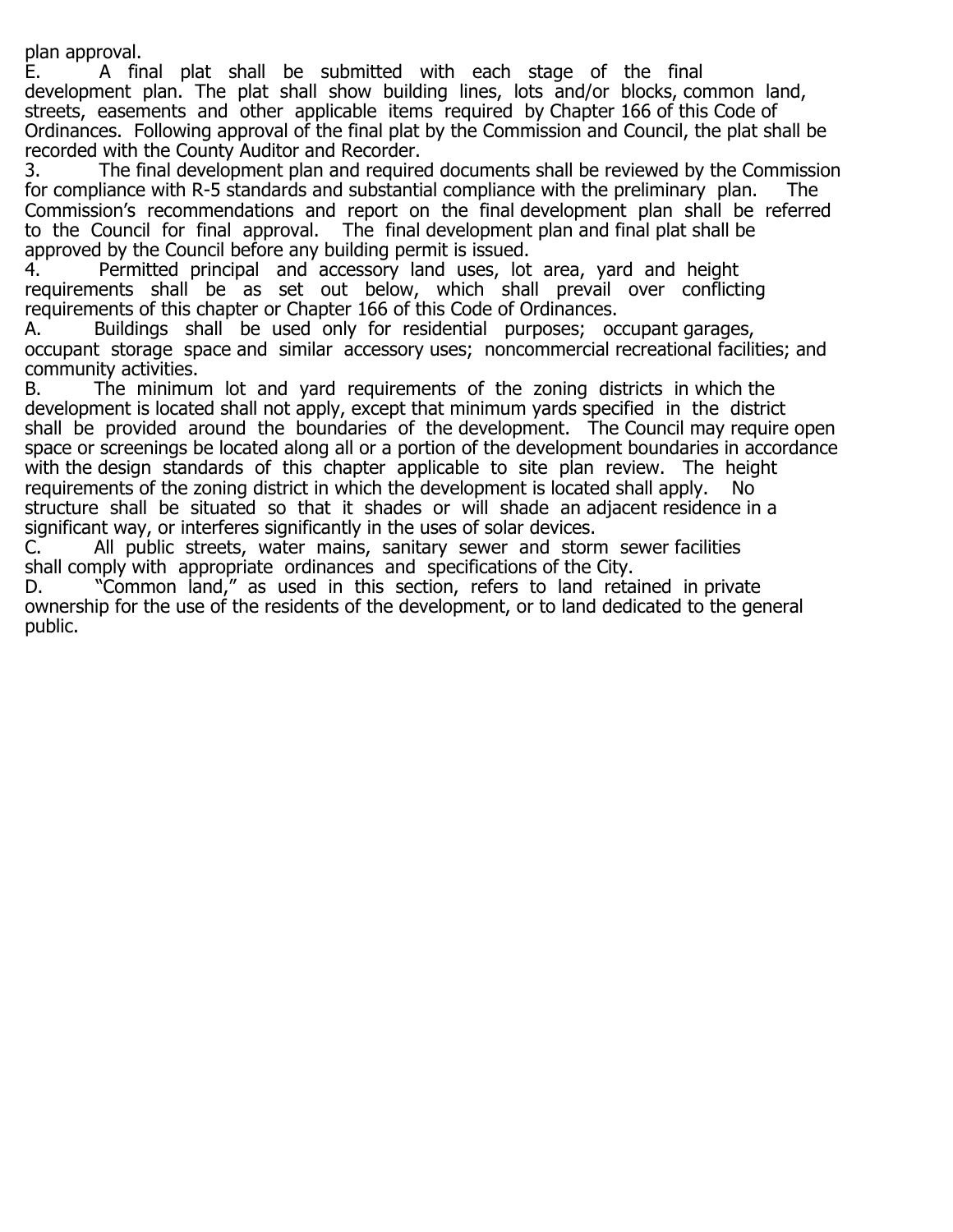CODE OF ORDINANCES, HUXLEY, IOWA - 918 -

CHAPTER 165

 ZONING REGULATIONS CODE OF ORDINANCES, HUXLEY, IOWA - 919 -<br>E.

Any land gained within the development because of the reduction in lot sizes below minimum title requirements shall be placed in common land to be dedicated to the City or retained in private ownership to be managed by a homeowners' association.<br>F. The requirements of this chapter relating to off-street

The requirements of this chapter relating to off-street parking and loading shall apply to all R-5 Districts.<br>5. The maximum numbe

The maximum number of dwelling units permitted in an R-5 District shall be determined by dividing the net development area by the minimum lot area per dwelling unit required by the zoning district or districts in which the area is located. In the R-2 District, the one-family dwelling requirement shall apply. Net development area shall be determined one-family dwelling requirement shall apply. by subtracting the area set aside for churches and schools, if any, and deducting the area actually proposed for streets from the gross development area. The area of land set aside for common land, open space, or recreation shall be included in determining the number of dwelling units permitted.<br>6. The Cor

The Council may make the approval of the development plan contingent upon the completion of construction and improvements within a reasonable period of time; provided, however,